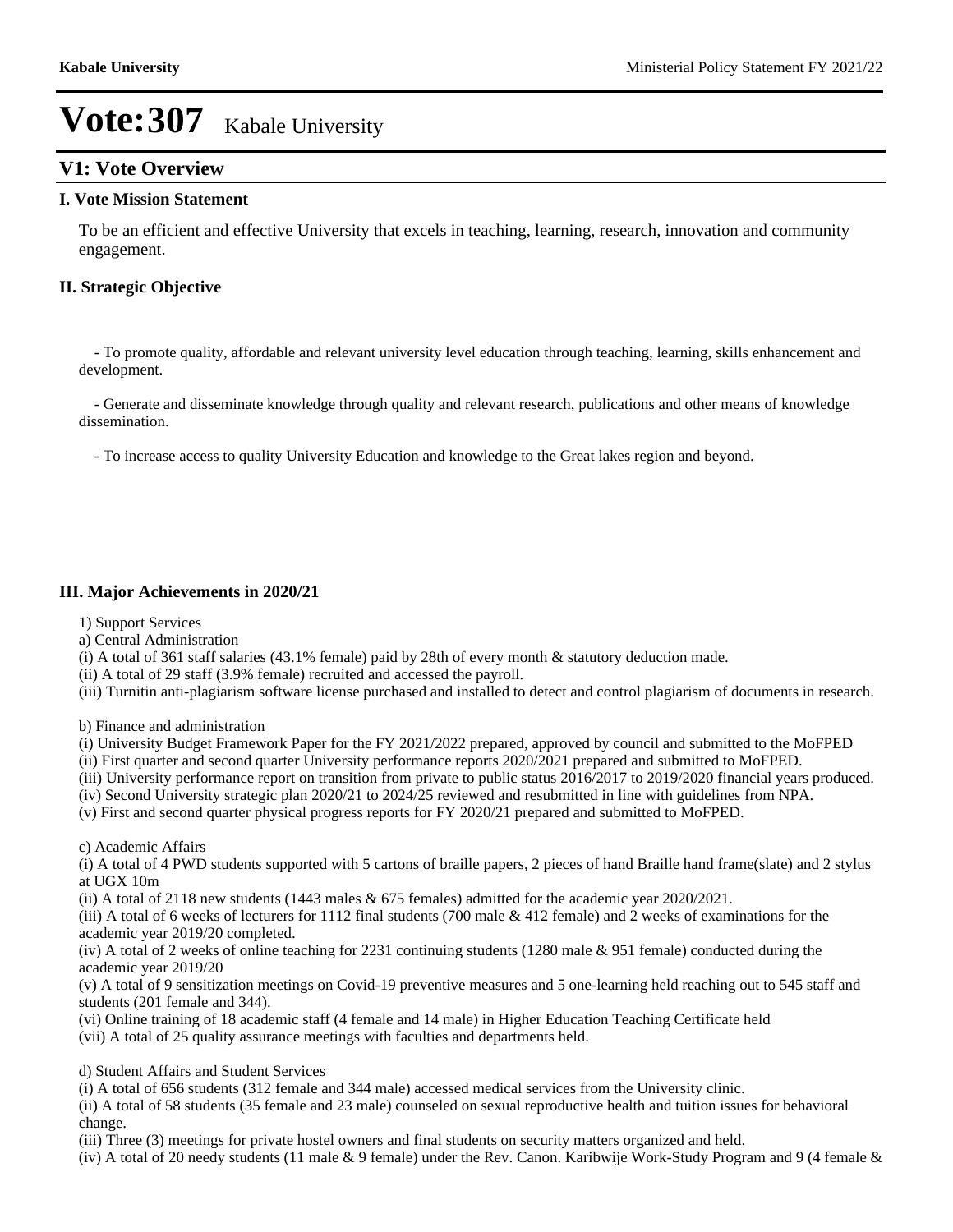5 male) from former Districts of Kigezi by the University supported.

(v) Online championships in bridge, draughts and chess organized by Federation of African sports for Universities (FASU) participated in-Kabale district.

#### e) Library services

(i) A total of 3592 users accessed the library services during the day, 770 books used and 28 books borrowed.

(ii) A total of 88 on-line electronic databases in all disciplines subscribed to.

(iii) A total of 380 University staff and students (220 male & 160 female) trained on e-resource access.

(iv) A total of 600 books downloaded for local digital collection for retrieval.

(v) Kabale University digital repository (KABDR) has a total of 253 articles accessed by 9785 users in 301 countries worldwide.

(vi) A total of 6789 books recorded, labelled and integrated into KOHA and accessible online public access category (OPAC)

2. Delivery of tertiary Education program

(a) Faculty of Education

i) Two (2) Publications produced and submitted to the directorate of research and publications.

ii) Six weeks of lectures and two (2) weeks of examinations for 459 finalist students (male 285 & female 174) completed.

iii) Two (2) weeks of online lectures for 796 continuing students (male 481 & female 315) completed

(b) Faculty of Science

i) A total of 7 Faculty board and one (1) faculty research and publication meetings held.

ii) Six weeks of lectures and 2 weeks of exams for 15 finalist students (all males) conducted.

iv) Six (6) Publications produced and submitted to the Directorate of Research and Publications.

iii) An outreach activity to engage stakeholders on development of new programs of Bachelor of Science; (Bsc in

Biotechnology, Bsc in Industrial chemistry and Bsc in Industrial Physics) was conducted in Jinja.

 $\odot$  Faculty of Arts and Social Sciences

i) A total of 5 publications produced & submitted to the directorate of Research and Publications.

ii) Six (6) weeks of lectures and 2 weeks of exams for 103 finalist students (56 male & 47 female) completed.

iii) Two  $(2)$  weeks of online lectures for 202 continuing students  $(112 \text{ male } \& 90 \text{ female})$  completed

(d) Faculty of Computing, Library and Information Science

i) Six (6) weeks of lectures and 2 weeks of exams for 100 finalist students (40 male & 60 female) conducted.

ii) Two (2) weeks of online lectures for 143 continuing students (65 male & 78 female) complete.

iii) Faculty staff members attended the e-learning training and e-learning materials prepared and uploaded online.

iv) One (1) publication produced & submitted to the directorate of Research and Publications.

(e) Faculty of Engineering, Technology, Applied Design & Fine Art

i) Two  $(2)$  publications produced  $\&$  submitted to the directorate of Research and Publications.

ii) A total of Ten (10) faculty staff conducted a visit at the Uganda Industrial Research institute in Namanve and Nakawa sites.

iii) Six (6) weeks of lectures and 2 weeks of exams for 112 finalist students (98 male & 14 female) conducted.

iv) Two (2) weeks of online lectures for 340 continuing students (300 male & 40 female) conducted.

(f) Kabale University School of Medicine (KABSOM)

i) Psycho-social support for Covid-19 inpatients at Kabale regional referral Hospital conducted in male, female and pediatric wards.

ii) Covid-19 preventive equipment and consumables (masks, gaggles, sanitizer, a hand-washing equipment and temperature guns) procured and delivered.

v) Six (6) weeks of lectures and 2 weeks of exams for 83 finalist students (51 male  $\&$  32 female) conducted.

vi) Two (2) weeks of online lectures for 137 continuing students (87 male & 50 female) conducted.

(g) Institute of Language Studies

i) Six (6) weeks of lectures and 2 weeks of exams for 10 finalist students (male  $3 \&$  female  $7$ ) conducted.

ii) Two  $(2)$  weeks of online lectures for 9 continuing students  $(4 \text{ male } \& 5 \text{ female})$  conducted.

iii) A total of 24 academic staff members attended the e-learning training and French department staff and students enrolled to a media platform of alliance Francaise Bonjour Kampala.

iv) A regional Runyankore-Rukiga writing competition prepared, conducted, marked and prizes awarded.

v) A total of two (2) Kiswahili and one (1) Germany studies publications produced and submitted to the Directorate of Research and Publications.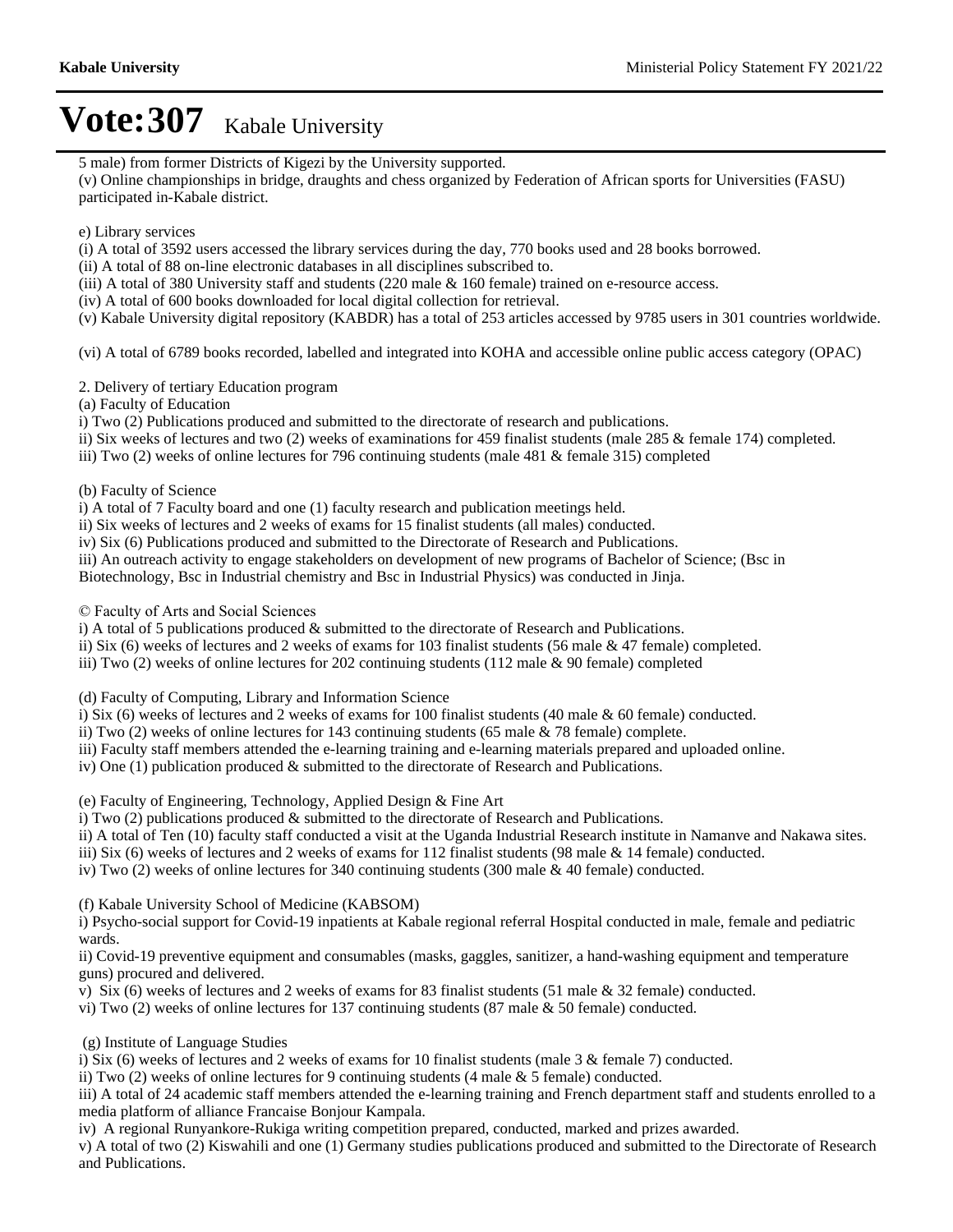vi) A total of four (4) laptop computer, one (1) desk top computers and a printer procured and delivered to support teaching and learning.

(h) Faculty of Economics and Management Science

i) A total five (5) publications produced & submitted to the Directorate of Research and Publications.

ii) Six (6) weeks of lectures and 2 weeks of exams for 158 finalist students (97 male & 61 female) conducted.

iii) Two (2) weeks of online lectures for 345 continuing students (223 male & 122 female) conducted.

(i) Faculty of Agriculture and Environmental Sciences

i) One (1) publication produced  $&$  submitted to the Directorate of Research and Publications.

ii) Six (6) weeks of lectures and 2 weeks of exams for 24 finalist students (18 male & 6 female) Completed.

iii) Two (2) weeks of online lectures for 61 continuing students (49 male & 12 female) Completed.

(j) Directorate of Research and Publication

i) The Directorate of Research and Publications coordinated a meeting between Kabale University staff and Ministry of Science Technology and Innovations on formation of Uganda Chemical Society.

ii) A total of Six (6) weeks of lectures and continuous assessment for 48 finalist students (37male and 11 female) and examinations conducted.

iii) Two (2) weeks of online lectures for 67 continuing students (46 male and 21female) conducted.

iv) One (1) training on grants writing for 34staff (24 male and 10 female) and 7Kabale University School of Medicine students (6 male and 1 female) conducted.

v) Research and Publications Policies and guidelines reviewed, completed and are ready for Senate approval.

vi) Research and Publication Policy, Research and Innovation Strategic Plan 2020/21-2024/25 and Kabale University Research Ethics Committee Standard Operational Procedures produced.

vii) Turnitin anti-plagiarism software license for 2020/2021 purchased and renewed.

viii) Three (3) Research proposals approved for funding using the University research resources and a total of Thirty-one (31) publications produced.

ix) A total of 26 students examined and defended their post graduate dissertations in Viva Voce.

d) Capital development performance

i) Construction of the Science Lecture Block is ongoing with 3 urinals, 6 stances for male,6 stances for female and 6 stances for PWDs to benefit 3,642 students (2,054 males & 1,139 females including 3 PWDs) is ongoing. Renovation and modification of Tibarimbasa Hostel into a Post Graduate training center completed.

ii) ICT computers and Local Area Network (LAN) maintained. Antivirus utility software purchased and 2 wireless access points installed at the Staff Common Room and Faculty of Education. A total of 24 desktop computers procured and delivered for student and staff access.

iii) Last payment for purchase of surveying equipment and Concrete Compression Machine for civil engineering completed to benefit Civil Engineering students

iv) Assorted specialized furniture and fittings (9 office tables, 57 chairs, 7 conference tables, 3 office sofa set and 9 shelves) purchased and supplied to equip staff rooms, lecture rooms and offices.

v) Day nursery/care for babies aged between 6 weeks and 3 years of staff and students temporarily established at the University at UGX 0.0022bn.

#### **IV. Medium Term Plans**

i) Continuous teaching, learning and assessment of students in all undergraduate & Post-Graduate programs to produce skilled and knowledgeable graduates that can transform the community.

ii) Research, publications, innovation and information dissemination to users to support the body of Knowledge in both urban and rural areas in decision making.

iii) Conducting outreaches and community engagement activities to transform the students through practical knowledge acquisition, adoption and replication.

iv) Supporting e-learning students and staff in all programs and course units to mitigate the spread of covid-19 at Kabale University community.

v) Building adequate and accessible infrastructure to improve on space for office, teaching and learning.

vi) Procurement and installation of language laboratory for Institute of Language studies to develop good pronunciation, listening speaking and writing skills for different languages.

vii) Installation of CCTV cameras to improve security on campus in a bid to reduce crimes at the University and neighboring community.

viii) Staff salaries of 451(34% are female) paid and statutory deductions made and remitted in time to motivate staff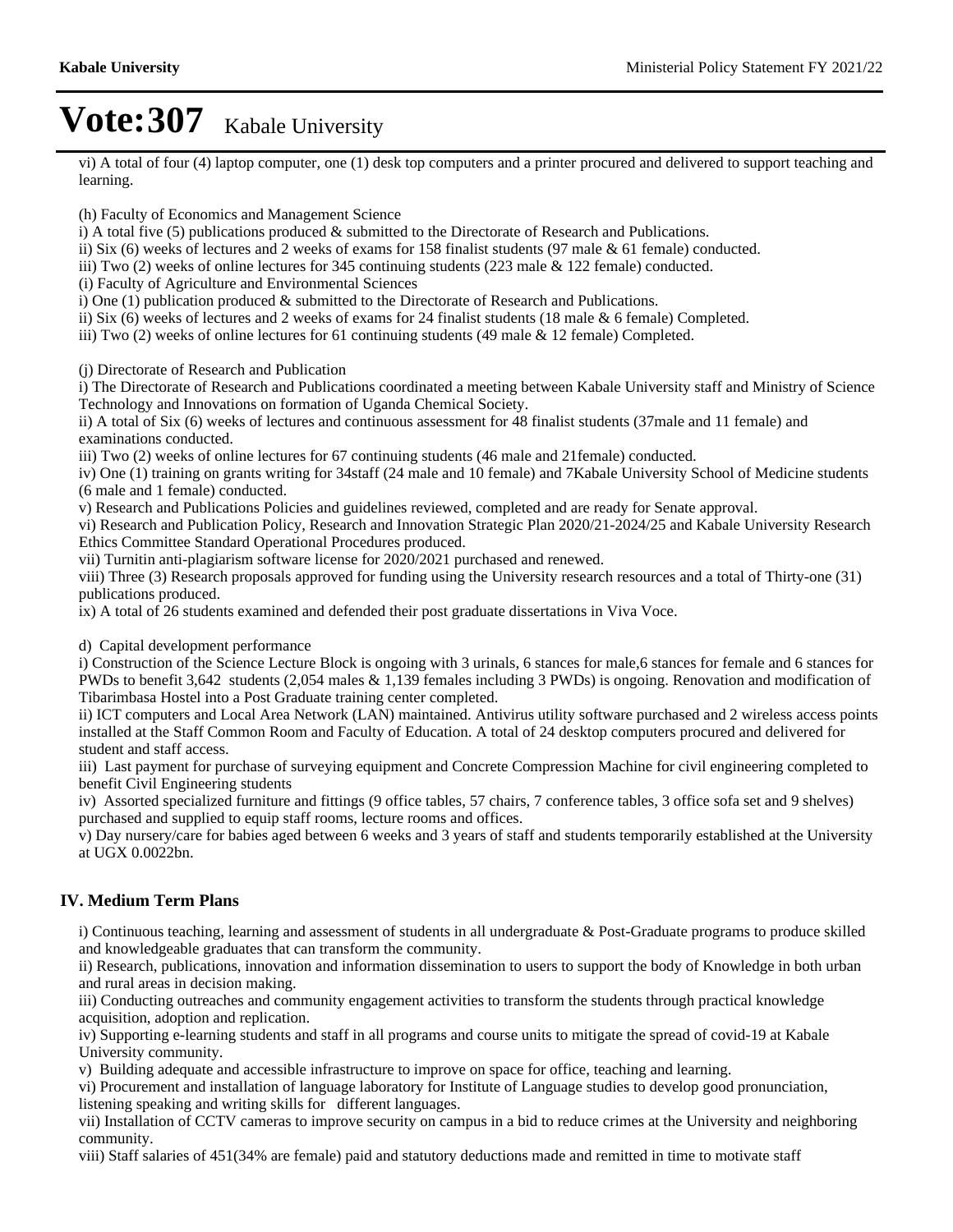performance and improve productivity.

 $\hat{i}$ x) Capacity building of 25 staff (9 female and 16 male) to PhD level to enhance their skills, competence and career growth.

x) Provision of adequate education instructional materials to promote effective teaching and learning of students.

xi) Retooling/re-equipping of lecture rooms, libraries and administrative offices with office equipment, ICT infrastructure, furniture and fittings to improve working conditions and product results in a timely manner.

xii) Improving equitable access to University Education through: Supporting 20 students (10 female and 10 male) under Rev. Canon James Karibwije Work and Study Program and 44 needy/vulnerable students(22 female and 22 male) from 6 districts within Kigezi sub-region (7 students per district) to complete their programs.

xiii) Supporting 340 government sponsored students (43% female) with living out and faculty allowances to meet academic, social and economic needs.

xiv) Strengthening governance and management systems to promote quick decision making.

xv) Building a strong financial resource base to promote financial sustainability and efficiency in service delivery.

xvi) Procurement of motor vehicles and buses to improve transport facilities.

xvii) Acquisition of additional land for University expansion to avail space for expansion from the current 4,565 to the needed 4,565 m2.

xviii) Protective gears for Faculty of Engineering, Technology, Applied Design and Fine Art, Kabale University School of Medicine (KABSOM), Faculty of Agriculture and Environmental Sciences and Faculty of Science purchased and delivered for health safety during practical sessions.

xix) Purchase and supply of public address system for use in university functions

xx) Purchase and supply of machine for printing identity cards for students and staff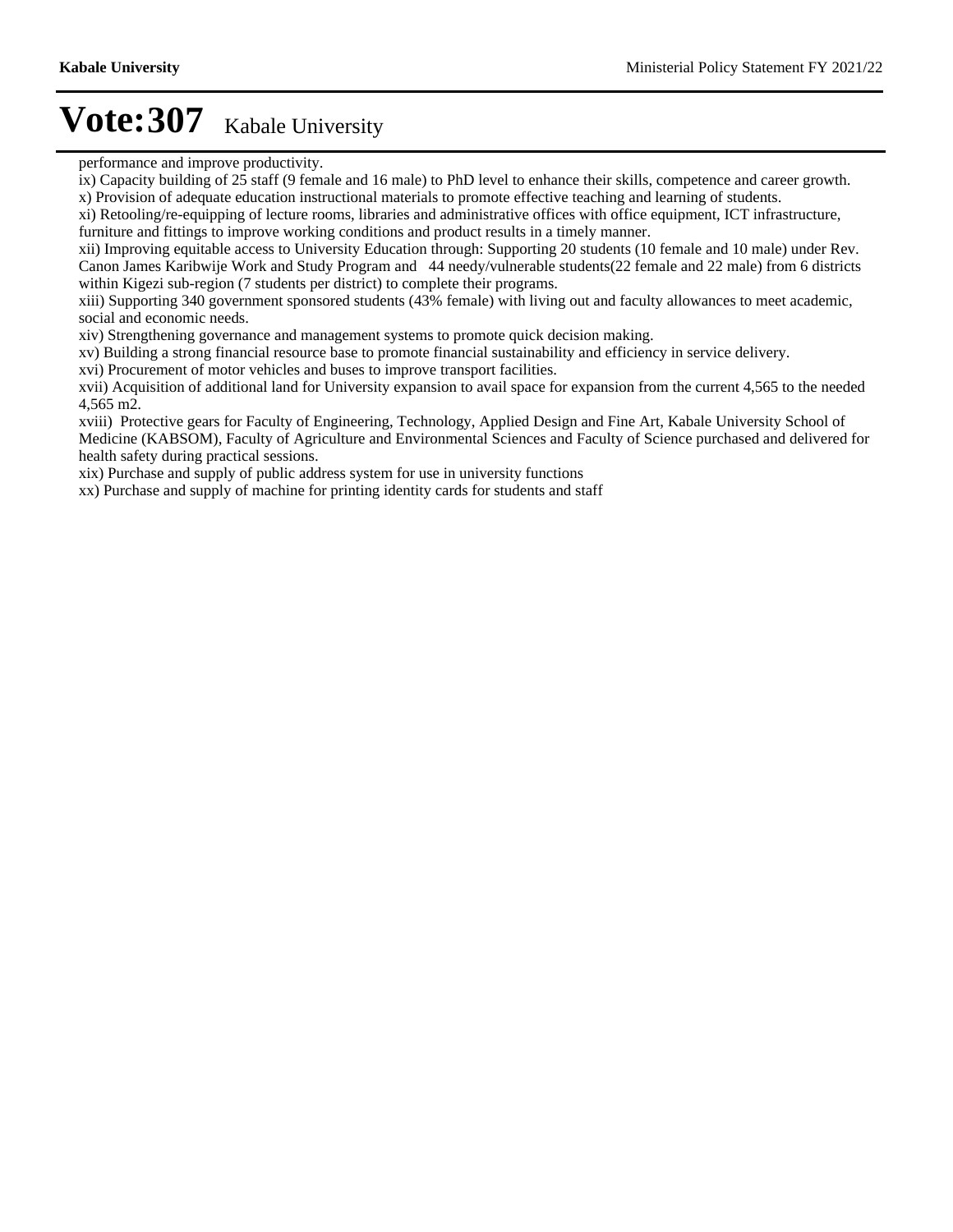## **V. Snapshot Of Medium Term Budget Allocations**

**Table 5.1: Overview of Vote Expenditures (UShs Billion)**

|                  |                                                      |                    |               | 2020/21                                   |         |         |         | <b>MTEF Budget Projections</b> |         |
|------------------|------------------------------------------------------|--------------------|---------------|-------------------------------------------|---------|---------|---------|--------------------------------|---------|
|                  |                                                      | 2019/20<br>Outturn | <b>Budget</b> | <b>Approved Expenditure</b><br>by End Dec | 2021/22 | 2022/23 | 2023/24 | 2024/25                        | 2025/26 |
| <b>Recurrent</b> | Wage                                                 | 23.234             | 29.358        | 13.499                                    | 29.358  | 30.826  | 30.826  | 30.826                         | 30.826  |
|                  | Non Wage                                             | 7.792              | 8.978         | 2.950                                     | 9.338   | 9.338   | 9.338   | 9.338                          | 9.338   |
| Devt.            | GoU                                                  | 0.658              | 1.682         | 0.307                                     | 0.552   | 0.552   | 0.552   | 0.552                          | 0.552   |
|                  | Ext. Fin.                                            | 0.000              | 0.000         | 0.000                                     | 0.000   | 0.000   | 0.000   | 0.000                          | 0.000   |
|                  | <b>GoU</b> Total                                     | 31.684             | 40.018        | 16.756                                    | 39.248  | 40.716  | 40.716  | 40.716                         | 40.716  |
|                  | <b>Total GoU+Ext Fin (MTEF)</b>                      | 31.684             | 40.018        | 16.756                                    | 39.248  | 40.716  | 40.716  | 40.716                         | 40.716  |
|                  | Arrears                                              | 0.000              | 0.000         | 0.000                                     | 0.000   | 0.000   | 0.000   | 0.000                          | 0.000   |
|                  | <b>Total Budget</b>                                  | 31.684             | 40.018        | 16.756                                    | 39.248  | 40.716  | 40.716  | 40.716                         | 40.716  |
|                  | <b>A.I.A Total</b>                                   | 0.000              | 0.000         | 0.000                                     | 0.000   | 0.000   | 0.000   | 0.000                          | 0.000   |
|                  | <b>Grand Total</b>                                   | 31.684             | 40.018        | 16.756                                    | 39.248  | 40.716  | 40.716  | 40.716                         | 40.716  |
|                  | <b>Total Vote Budget</b><br><b>Excluding Arrears</b> | 31.684             | 40.018        | 16.756                                    | 39.248  | 40.716  | 40.716  | 40.716                         | 40.716  |

#### **Table 5.2: Budget Allocation by Programme (UShs Billion)**

|                                 |        | 2021/22 Draft Estimates |              |
|---------------------------------|--------|-------------------------|--------------|
| <b>Billion Uganda Shillings</b> | GoU    | Ext. Fin                | <b>Total</b> |
| Human Capital Development       | 39,248 | 0.000                   | 39.248       |
| <b>Grand Total:</b>             | 39,248 | 0.000                   | 39.248       |
| <b>Total excluding Arrears</b>  | 39.248 | 0.000                   | 39.248       |

### **VI. Budget By Economic Clasification**

**Table V6.1 2020/21 and 2021/22 Budget Allocations by Item**

|                                       |        | 2020/21 Approved Budget |            |              |        | 2021/22 Draft Estimates |              |
|---------------------------------------|--------|-------------------------|------------|--------------|--------|-------------------------|--------------|
| Billion Uganda Shillings              | GoU    | Ext. Fin                | <b>AIA</b> | <b>Total</b> | GoU    | Ext. Fin                | <b>Total</b> |
| <b>Output Class: Outputs Provided</b> | 38.226 | 0.000                   | 0.000      | 38.226       | 38.586 | 0.000                   | 38.586       |
| 211 Wages and Salaries                | 30.730 | 0.000                   | 0.000      | 30.730       | 30.808 | 0.000                   | 30.808       |
| 212 Social Contributions              | 2.578  | 0.000                   | 0.000      | 2.578        | 2.578  | 0.000                   | 2.578        |
| 213 Other Employee Costs              | 0.315  | 0.000                   | 0.000      | 0.315        | 0.325  | 0.000                   | 0.325        |
| 221 General Expenses                  | 1.985  | 0.000                   | 0.000      | 1.985        | 1.953  | 0.000                   | 1.953        |
| 222 Communications                    | 0.301  | 0.000                   | 0.000      | 0.301        | 0.301  | 0.000                   | 0.301        |
| 223 Utility and Property Expenses     | 0.224  | 0.000                   | 0.000      | 0.224        | 0.369  | 0.000                   | 0.369        |
| 224 Supplies and Services             | 0.740  | 0.000                   | 0.000      | 0.740        | 0.886  | 0.000                   | 0.886        |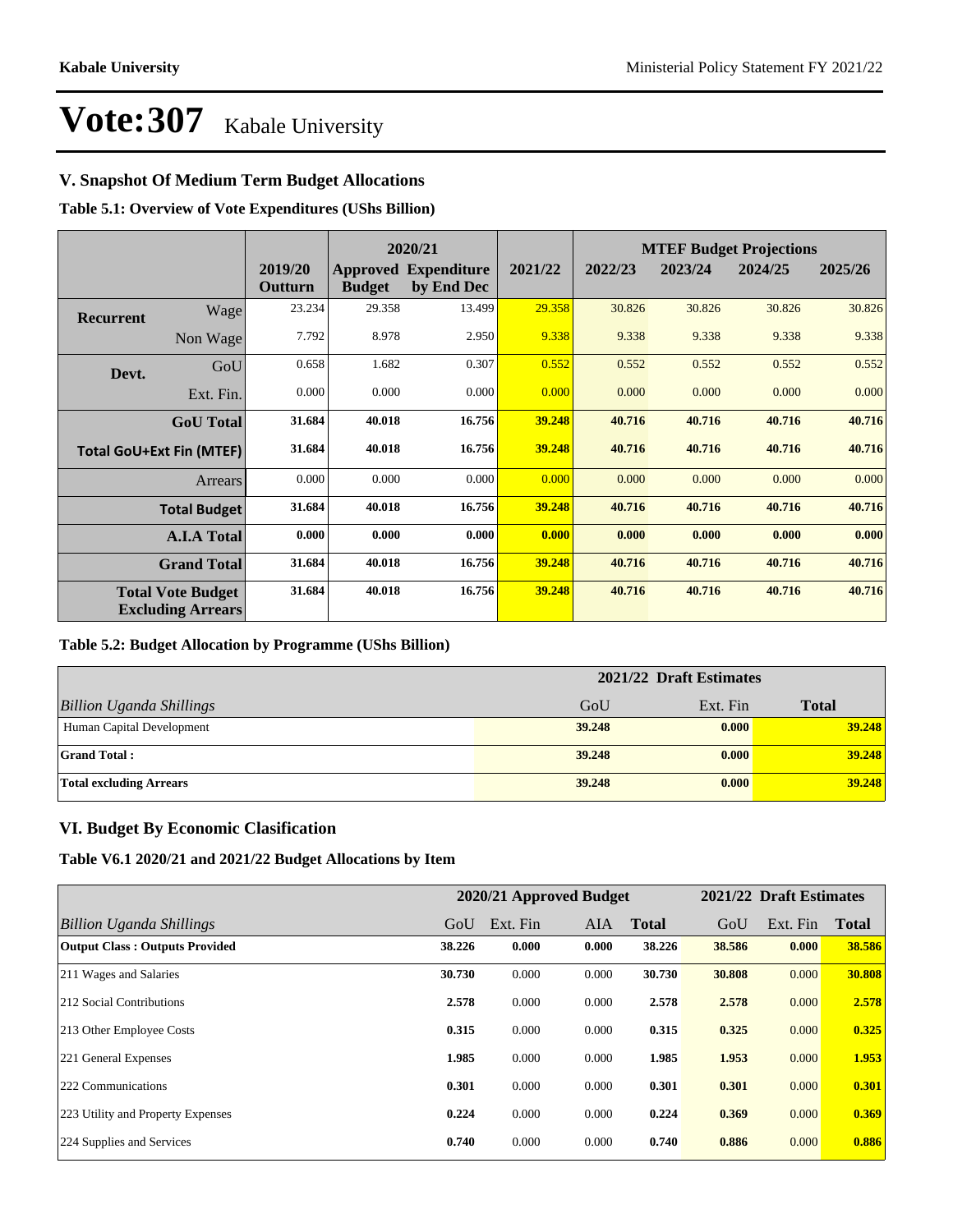| 225 Professional Services              | 0.030  | 0.000 | 0.000 | 0.030  | 0.030  | 0.000 | 0.030        |
|----------------------------------------|--------|-------|-------|--------|--------|-------|--------------|
| 226 Insurances and Licenses            | 0.016  | 0.000 | 0.000 | 0.016  | 0.016  | 0.000 | 0.016        |
| 227 Travel and Transport               | 1.127  | 0.000 | 0.000 | 1.127  | 1.100  | 0.000 | <b>1.100</b> |
| 228 Maintenance                        | 0.170  | 0.000 | 0.000 | 0.170  | 0.210  | 0.000 | 0.210        |
| 282 Miscellaneous Other Expenses       | 0.010  | 0.000 | 0.000 | 0.010  | 0.010  | 0.000 | 0.010        |
| <b>Output Class: Outputs Funded</b>    | 0.110  | 0.000 | 0.000 | 0.110  | 0.110  | 0.000 | 0.110        |
| 263 To other general government units  | 0.110  | 0.000 | 0.000 | 0.110  | 0.110  | 0.000 | 0.110        |
| <b>Output Class: Capital Purchases</b> | 1.682  | 0.000 | 0.000 | 1.682  | 0.552  | 0.000 | 0.552        |
| <b>312 FIXED ASSETS</b>                | 1.682  | 0.000 | 0.000 | 1.682  | 0.552  | 0.000 | 0.552        |
| <b>Grand Total:</b>                    | 40.018 | 0.000 | 0.000 | 40.018 | 39.248 | 0.000 | 39.248       |
| <b>Total excluding Arrears</b>         | 40.018 | 0.000 | 0.000 | 40.018 | 39.248 | 0.000 | 39.248       |

### VII. Budget By Sub-Subprogramme, Department And Project

### **Table V7.1: Past Expenditure Outturns and Medium Term Projections by Sub-SubProgramme,Department and Project**

| Billion Uganda shillings                                               | FY 2020/21            |                                  |                                   |                                             | <b>Medium Term Projections</b> |         |         |         |
|------------------------------------------------------------------------|-----------------------|----------------------------------|-----------------------------------|---------------------------------------------|--------------------------------|---------|---------|---------|
|                                                                        | FY 2019/20<br>Outturn | <b>Approved</b><br><b>Budget</b> | <b>Spent By</b><br><b>End Dec</b> | 2021-22<br><b>Proposed</b><br><b>Budget</b> | 2022-23                        | 2023-24 | 2024-25 | 2025-26 |
| <b>13 Support Services Programme</b>                                   | 30.866                | 39.032                           | 16.629                            | 38.262                                      | 39.730                         | 39.730  | 39.730  | 39.730  |
| 02 Central Administration                                              | 27.735                | 34.745                           | 15.651                            | 34.966                                      | 36.434                         | 36.434  | 36.434  | 36.434  |
| 03 Finance and Administration                                          | 0.223                 | 0.223                            | 0.089                             | 0.243                                       | 0.243                          | 0.243   | 0.243   | 0.243   |
| 04 Academic Affairs                                                    | 1.216                 | 1.332                            | 0.505                             | 1.452                                       | 1.452                          | 1.452   | 1.452   | 1.452   |
| 05 Student Affairs                                                     | 0.821                 | 0.836                            | 0.053                             | 0.836                                       | 0.836                          | 0.836   | 0.836   | 0.836   |
| 07 Library Services                                                    | 0.213                 | 0.213                            | 0.024                             | 0.213                                       | 0.213                          | 0.213   | 0.213   | 0.213   |
| 1418 Support to Kabale University<br><b>Infrastructure Development</b> | 0.550                 | 1.132                            | 0.114                             | 0.000                                       | 0.000                          | 0.000   | 0.000   | 0.000   |
| 1462 Institutional Support to Kabale<br>University - Retooling         | 0.108                 | 0.000                            | 0.000                             | 0.000                                       | 0.000                          | 0.000   | 0.000   | 0.000   |
| 1605 Retooling of Kabale University                                    | 0.000                 | 0.550                            | 0.193                             | 0.552                                       | 0.552                          | 0.552   | 0.552   | 0.552   |
| <b>14 Delivery of Tertiary Education</b><br>Programme                  | 0.818                 | 0.986                            | 0.127                             | 0.986                                       | 0.986                          | 0.986   | 0.986   | 0.986   |
| 08 Faculty of Education                                                | 0.033                 | 0.033                            | 0.005                             | 0.033                                       | 0.033                          | 0.033   | 0.033   | 0.033   |
| 09 Faculty of Science                                                  | 0.190                 | 0.097                            | 0.006                             | 0.097                                       | 0.097                          | 0.097   | 0.097   | 0.097   |
| 10 Faculty of Arts and Social Sciences                                 | 0.095                 | 0.038                            | 0.003                             | 0.038                                       | 0.038                          | 0.038   | 0.038   | 0.038   |
| 11 Faculty of Computing, Library and<br>Information Science            | 0.070                 | 0.070                            | 0.014                             | 0.070                                       | 0.070                          | 0.070   | 0.070   | 0.070   |
| 12 Faculty of Engineering, Technology,<br>Applied Design & Fine Art    | 0.160                 | 0.160                            | 0.010                             | 0.160                                       | 0.160                          | 0.160   | 0.160   | 0.160   |
| 13 School of Medicine                                                  | 0.240                 | 0.240                            | 0.006                             | 0.240                                       | 0.240                          | 0.240   | 0.240   | 0.240   |
| 14 Institute of Language Studies                                       | 0.029                 | 0.039                            | 0.010                             | 0.039                                       | 0.039                          | 0.039   | 0.039   | 0.039   |
| 15 Faculty of Economics and Management<br>Science                      | 0.000                 | 0.057                            | 0.006                             | 0.057                                       | 0.057                          | 0.057   | 0.057   | 0.057   |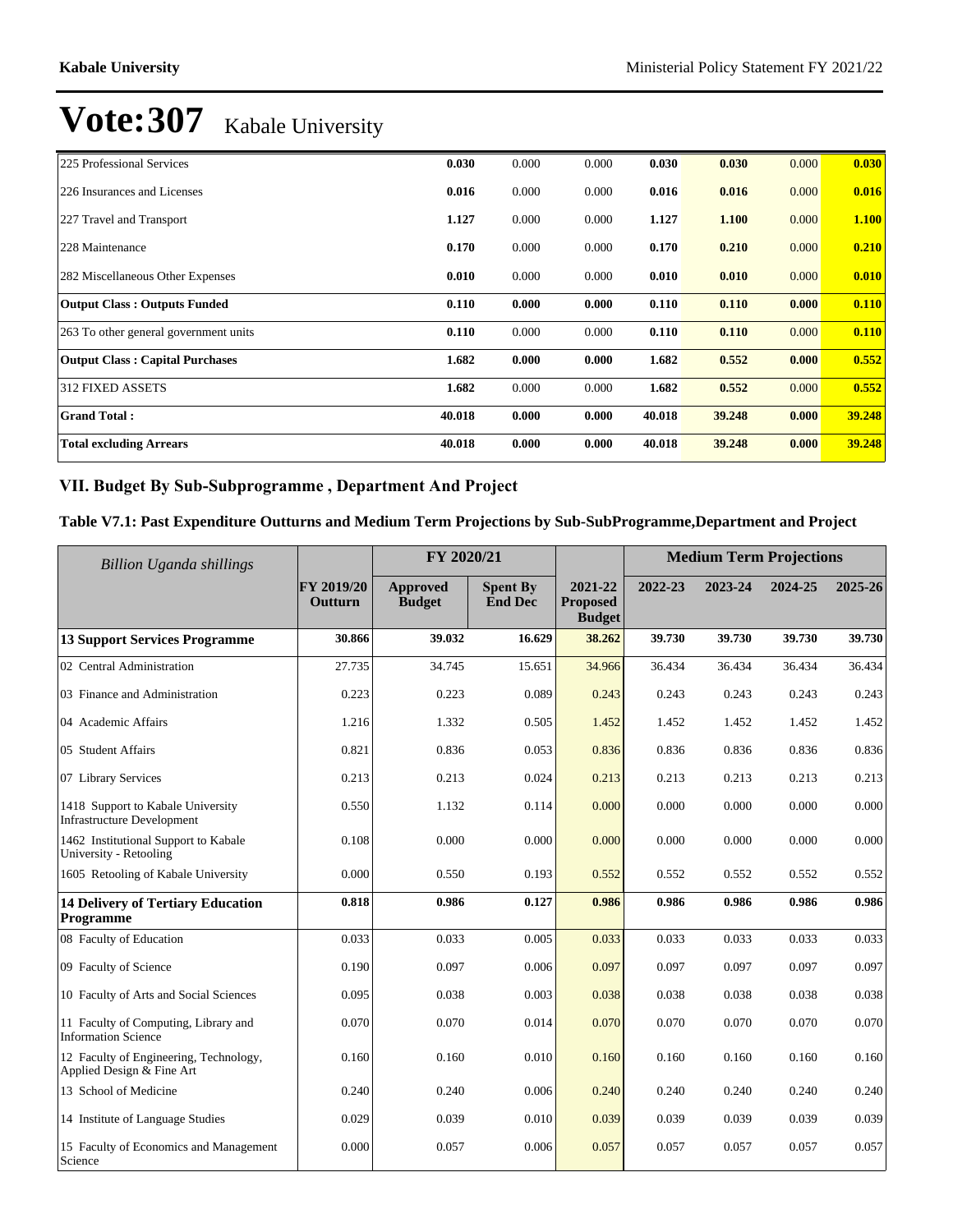| 16 Faculty of Agriculturd and Environmental<br>Sciences | 0.000  | 0.093  | 0.001  | 0.093  | 0.093  | 0.093  | 0.093  | 0.093  |
|---------------------------------------------------------|--------|--------|--------|--------|--------|--------|--------|--------|
| 18 Directorate of Research and Publication              | 0.000  | 0.158  | 0.065  | 0.158  | 0.158  | 0.158  | 0.158  | 0.158  |
| <b>Total for the Vote</b>                               | 31.684 | 40.018 | 16.756 | 39.248 | 40.716 | 40.716 | 40.716 | 40.716 |
| <b>Total Excluding Arrears</b>                          | 31.684 | 40.018 | 16.756 | 39.248 | 40.716 | 40.716 | 40.716 | 40.716 |

## VIII. Sub-SubProgramme Performance and Medium Term Plans

### **Table V8.1: Sub-SubProgramme Outcome and Outcome Indicators**

| <b>Sub-SubProgramme:</b>                                    | 13 Support Services Programme                                                                                                                                                                                                                                                                                      |                 |                  |                            |              |            |
|-------------------------------------------------------------|--------------------------------------------------------------------------------------------------------------------------------------------------------------------------------------------------------------------------------------------------------------------------------------------------------------------|-----------------|------------------|----------------------------|--------------|------------|
| Objective:                                                  | 1. To strengthen governance, management and support systems and services<br>2. To attract, develop and retain competent and motivated human resources<br>3. To ensure adequate and accessible infrastructure and facilities<br>4. To diversify and improve financial resource mobilization and resource management |                 |                  |                            |              |            |
| <b>Responsible Officer:</b>                                 | Johnson Baryantuma Munono, University Secretary                                                                                                                                                                                                                                                                    |                 |                  |                            |              |            |
| <b>Outcome:</b>                                             | An efficient and effective institution                                                                                                                                                                                                                                                                             |                 |                  |                            |              |            |
|                                                             | 1. Improved resource utilization and accountability                                                                                                                                                                                                                                                                |                 |                  |                            |              |            |
|                                                             |                                                                                                                                                                                                                                                                                                                    |                 |                  | <b>Performance Targets</b> |              |            |
|                                                             | <b>Outcome Indicators</b>                                                                                                                                                                                                                                                                                          |                 |                  | 2021/22                    | 2022/23      | 2023/24    |
|                                                             |                                                                                                                                                                                                                                                                                                                    | <b>Baseline</b> | <b>Base year</b> | <b>Target</b>              | Projection   | Projection |
| • Annual external Auditor General rating of the institution |                                                                                                                                                                                                                                                                                                                    | 100%            | 2019             | 100%                       | 100%         | 100%       |
| • Level of Strategic plan delivered (%)                     |                                                                                                                                                                                                                                                                                                                    | 93%             | 2019             | 40%                        | 60%          | 80%        |
|                                                             | · level of compliance of planning and Budgeting instruments to NDP II                                                                                                                                                                                                                                              | 100%            | 2019             | 100%                       | 100%         | 100%       |
| · Budget absorption rate                                    |                                                                                                                                                                                                                                                                                                                    | 99.6%           | 2019             | 100%                       | 100%         | 100%       |
| budgeting                                                   | • Level of compliance of the Ministerial Policy Statement (MPS) to Gender and Equity                                                                                                                                                                                                                               | 88%             | 2020             | 89%                        | 92%          | 93%        |
| <b>Department: 02 Central Administration</b>                |                                                                                                                                                                                                                                                                                                                    |                 |                  |                            |              |            |
| <b>Budget Output: 01 Administrative Services</b>            |                                                                                                                                                                                                                                                                                                                    |                 |                  |                            |              |            |
|                                                             | No. of council and management resolutions implemented                                                                                                                                                                                                                                                              |                 |                  | 23                         | 25           | 28         |
| % increase in non-tax revenue collection                    |                                                                                                                                                                                                                                                                                                                    |                 |                  | 3%                         | 4%           | 5%         |
| % of audit queries addressed                                |                                                                                                                                                                                                                                                                                                                    |                 |                  | 100%                       | 100%         | 100%       |
| <b>Department: 03 Finance and Administration</b>            |                                                                                                                                                                                                                                                                                                                    |                 |                  |                            |              |            |
|                                                             | <b>Budget Output: 02 Financial Management and Accounting Services</b>                                                                                                                                                                                                                                              |                 |                  |                            |              |            |
| Final accounts in place                                     |                                                                                                                                                                                                                                                                                                                    |                 |                  | $\mathbf{1}$               | $\mathbf{1}$ | 1          |
| Quarterly Financial Management reports in place             |                                                                                                                                                                                                                                                                                                                    |                 |                  | 4                          | 4            | 4          |
| <b>Department: 04 Academic Affairs</b>                      |                                                                                                                                                                                                                                                                                                                    |                 |                  |                            |              |            |
|                                                             | <b>Budget Output: 09 Academic Affairs (Inc.Convocation)</b>                                                                                                                                                                                                                                                        |                 |                  |                            |              |            |
| Quality assurance reports                                   |                                                                                                                                                                                                                                                                                                                    |                 |                  | 22                         | 22           | 26         |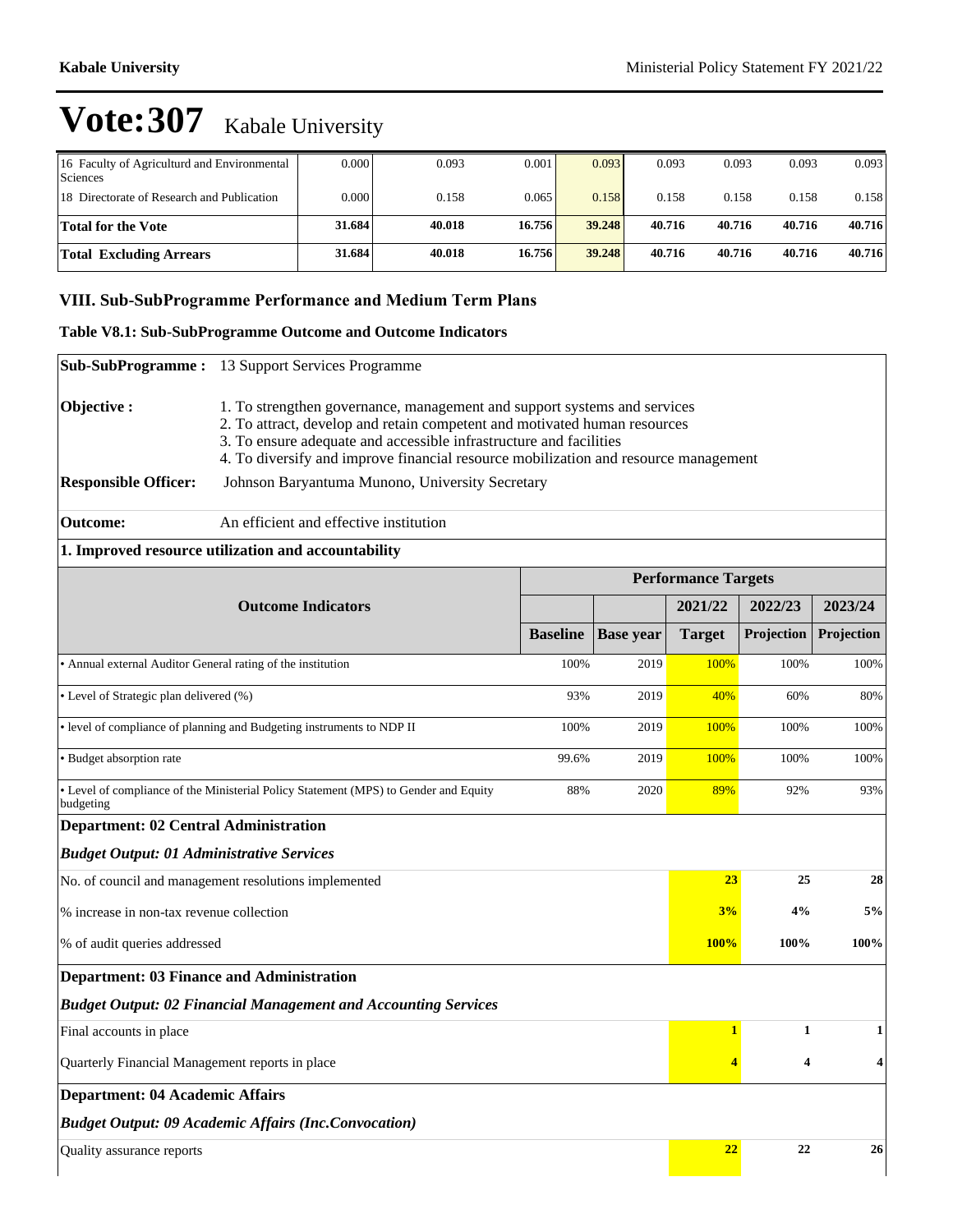| Enrolment by gender                              |                                                                                                                                                                        |                 |                  | 3,642                      | 3,854                   | 4,045      |
|--------------------------------------------------|------------------------------------------------------------------------------------------------------------------------------------------------------------------------|-----------------|------------------|----------------------------|-------------------------|------------|
| No of apprenticeship provided                    |                                                                                                                                                                        |                 |                  | 2,500                      | 2,560                   | 2,700      |
| No. of exchange programs provided                |                                                                                                                                                                        |                 |                  |                            | $\overline{\mathbf{4}}$ | 4          |
| No. of academic programs reviewed and accredited |                                                                                                                                                                        |                 |                  | 8                          | 12                      | 20         |
| No. of academic programs developed accredited    |                                                                                                                                                                        |                 |                  | 8                          | 12                      | 15         |
| <b>Department: 05 Student Affairs</b>            |                                                                                                                                                                        |                 |                  |                            |                         |            |
|                                                  | Budget Output: 11 Student Affairs (Sports affairs, guild affairs, chapel)                                                                                              |                 |                  |                            |                         |            |
| Number of Students paid living out allowances    |                                                                                                                                                                        |                 |                  | 340                        | 340                     | 340        |
| Number of Students counseled                     |                                                                                                                                                                        |                 |                  | 1,500                      | 1,870                   | 2,029      |
| Number of competitions participated in           |                                                                                                                                                                        |                 |                  | 13                         | 13                      | 13         |
| <b>Department: 07 Library Services</b>           |                                                                                                                                                                        |                 |                  |                            |                         |            |
| <b>Budget Output: 10 Library Affairs</b>         |                                                                                                                                                                        |                 |                  |                            |                         |            |
| No. of reading materials procured                |                                                                                                                                                                        |                 |                  | 1,000                      | 1,200                   | 1,300      |
| No. of online book sites subscribed to           |                                                                                                                                                                        |                 |                  | 5                          | 8                       | 10         |
| Project: 1605 Retooling of Kabale University     |                                                                                                                                                                        |                 |                  |                            |                         |            |
|                                                  | <b>Budget Output: 77 Purchase of Specialised Machinery &amp; Equipment</b>                                                                                             |                 |                  |                            |                         |            |
| No. of equipment procured                        |                                                                                                                                                                        |                 |                  | 45                         | 45                      | 45         |
|                                                  | Sub-SubProgramme: 14 Delivery of Tertiary Education Programme                                                                                                          |                 |                  |                            |                         |            |
| Objective:                                       | 1. To produce knowledgeable and skilled graduates with strong emphasis on STEM/STEI.<br>2. To generate, strengthen and disseminate relevant knowledge and information. |                 |                  |                            |                         |            |
| <b>Responsible Officer:</b>                      | Johnson Baryantuma Munono, University Secretary                                                                                                                        |                 |                  |                            |                         |            |
| <b>Outcome:</b>                                  | <b>Equitable Access</b>                                                                                                                                                |                 |                  |                            |                         |            |
|                                                  | 1. Increased enrolment for male and female at all levels                                                                                                               |                 |                  |                            |                         |            |
|                                                  |                                                                                                                                                                        |                 |                  | <b>Performance Targets</b> |                         |            |
|                                                  | <b>Outcome Indicators</b>                                                                                                                                              |                 |                  | 2021/22                    | 2022/23                 | 2023/24    |
|                                                  |                                                                                                                                                                        | <b>Baseline</b> | <b>Base year</b> | <b>Target</b>              | Projection              | Projection |
| · Gender parity Index                            |                                                                                                                                                                        | 2094:1159       | 2019             | 2303:1339                  | 2557:1456               | 2864:1609  |
| <b>Outcome:</b>                                  | Competitive graduates                                                                                                                                                  |                 |                  |                            |                         |            |
| 1. Improved proficiency and basic life skills    |                                                                                                                                                                        |                 |                  |                            |                         |            |
|                                                  |                                                                                                                                                                        |                 |                  | <b>Performance Targets</b> |                         |            |
|                                                  | <b>Outcome Indicators</b>                                                                                                                                              |                 |                  | 2021/22                    | 2022/23                 | 2023/24    |
|                                                  |                                                                                                                                                                        | <b>Baseline</b> | <b>Base year</b> | <b>Target</b>              | Projection              | Projection |
| • percentage of vacant teaching posts filled     |                                                                                                                                                                        | 30%             | 2020             | 33%                        | 35%                     | 38%        |
| • Rate of undertaking research                   |                                                                                                                                                                        | 25%             | 2019             | 36%                        | 37%                     | 38%        |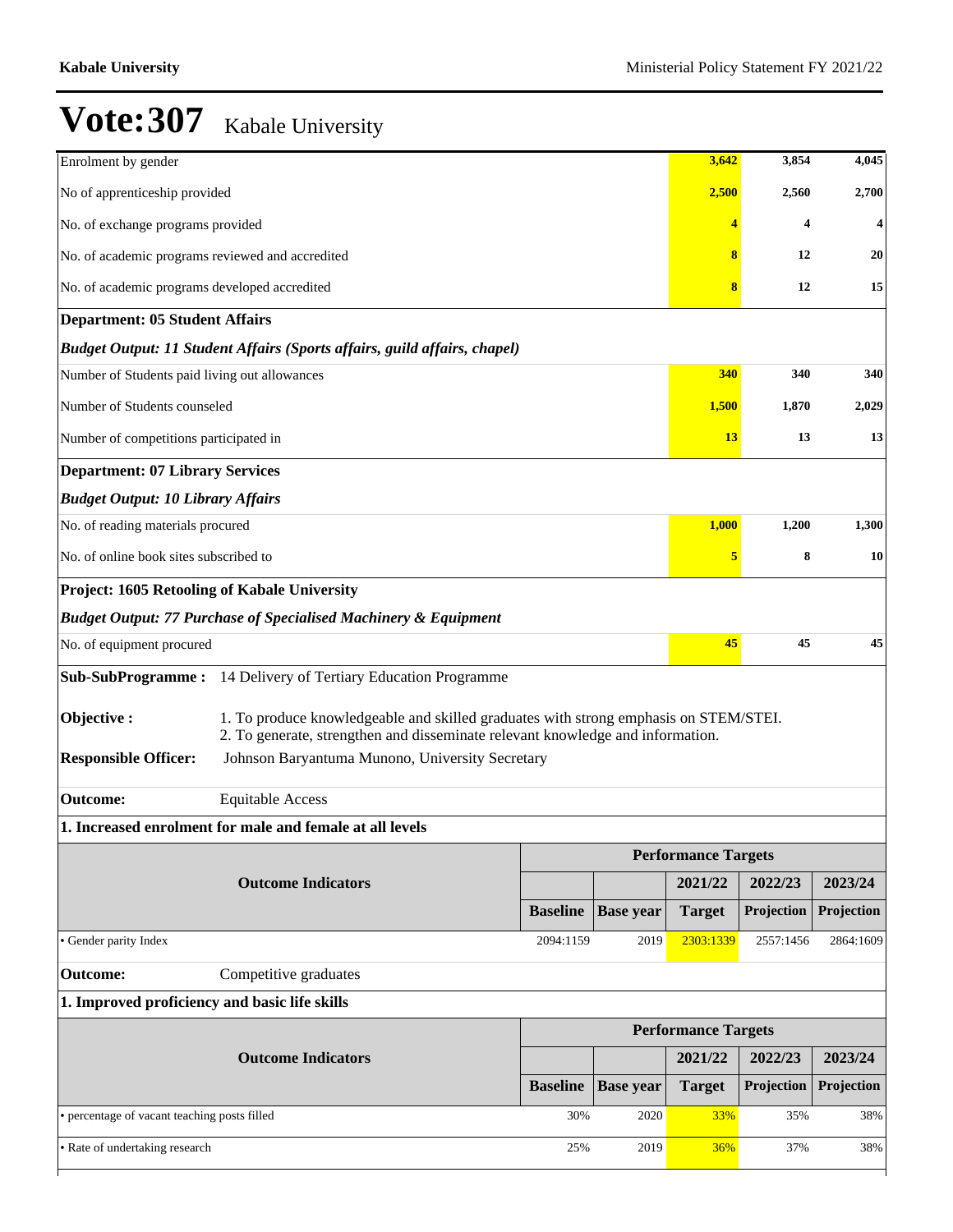| • Rate of rolling research finding and innovations for implementation        | 10%   | 2020 | 20%   | 25%   | 30%   |
|------------------------------------------------------------------------------|-------|------|-------|-------|-------|
| • Percentage of Students graduating on time (by cohort)                      | 90%   | 2019 | 92%   | 93%   | 95%   |
| • Percentage of students on apprenticeship                                   | 66%   | 2020 | 67%   | 70%   | 80%   |
| • Proportion of students on government sponsorship                           | 10.6% | 2020 | 10.6% | 10.6% | 10.6% |
| <b>Department: 08 Faculty of Education</b>                                   |       |      |       |       |       |
| <b>Budget Output: 01 Teaching and Training</b>                               |       |      |       |       |       |
| Enrolment Rate in University                                                 |       |      | 96%   | 97%   | 98%   |
| <b>Department: 09 Faculty of Science</b>                                     |       |      |       |       |       |
| <b>Budget Output: 01 Teaching and Training</b>                               |       |      |       |       |       |
| Enrolment Rate in University                                                 |       |      | 90%   | 90%   | 90%   |
| <b>Department: 10 Faculty of Arts and Social Sciences</b>                    |       |      |       |       |       |
| <b>Budget Output: 01 Teaching and Training</b>                               |       |      |       |       |       |
| Enrolment Rate in University                                                 |       |      | 94%   | 95%   | 96%   |
| Department: 11 Faculty of Computing, Library and Information Science         |       |      |       |       |       |
| <b>Budget Output: 01 Teaching and Training</b>                               |       |      |       |       |       |
| Enrolment Rate in University                                                 |       |      | 90%   | 91%   | 93%   |
| Department: 12 Faculty of Engineering, Technology, Applied Design & Fine Art |       |      |       |       |       |
| <b>Budget Output: 01 Teaching and Training</b>                               |       |      |       |       |       |
| Enrolment Rate in University                                                 |       |      | 92%   | 95%   | 97%   |
| <b>Department: 13 School of Medicine</b>                                     |       |      |       |       |       |
| <b>Budget Output: 01 Teaching and Training</b>                               |       |      |       |       |       |
| Enrolment Rate in University                                                 |       |      | 98%   | 98%   | 98%   |
| <b>Department: 14 Institute of Language Studies</b>                          |       |      |       |       |       |
| <b>Budget Output: 01 Teaching and Training</b>                               |       |      |       |       |       |
| Enrolment Rate in University                                                 |       |      | 90%   | 92%   | 95%   |
| <b>Department: 15 Faculty of Economics and Management Science</b>            |       |      |       |       |       |
| <b>Budget Output: 01 Teaching and Training</b>                               |       |      |       |       |       |
| Enrolment Rate in University                                                 |       |      | 92%   | 93%   | 96%   |
| Department: 16 Faculty of Agriculturd and Environmental Sciences             |       |      |       |       |       |
| <b>Budget Output: 01 Teaching and Training</b>                               |       |      |       |       |       |
| Enrolment Rate in University                                                 |       |      | 92%   | 93%   | 96%   |
| <b>Department: 18 Directorate of Research and Publication</b>                |       |      |       |       |       |
| <b>Budget Output: 02 Research and Graduate Studies</b>                       |       |      |       |       |       |
| Education by Type of Programmes                                              |       |      | 93%   | 94%   | 95%   |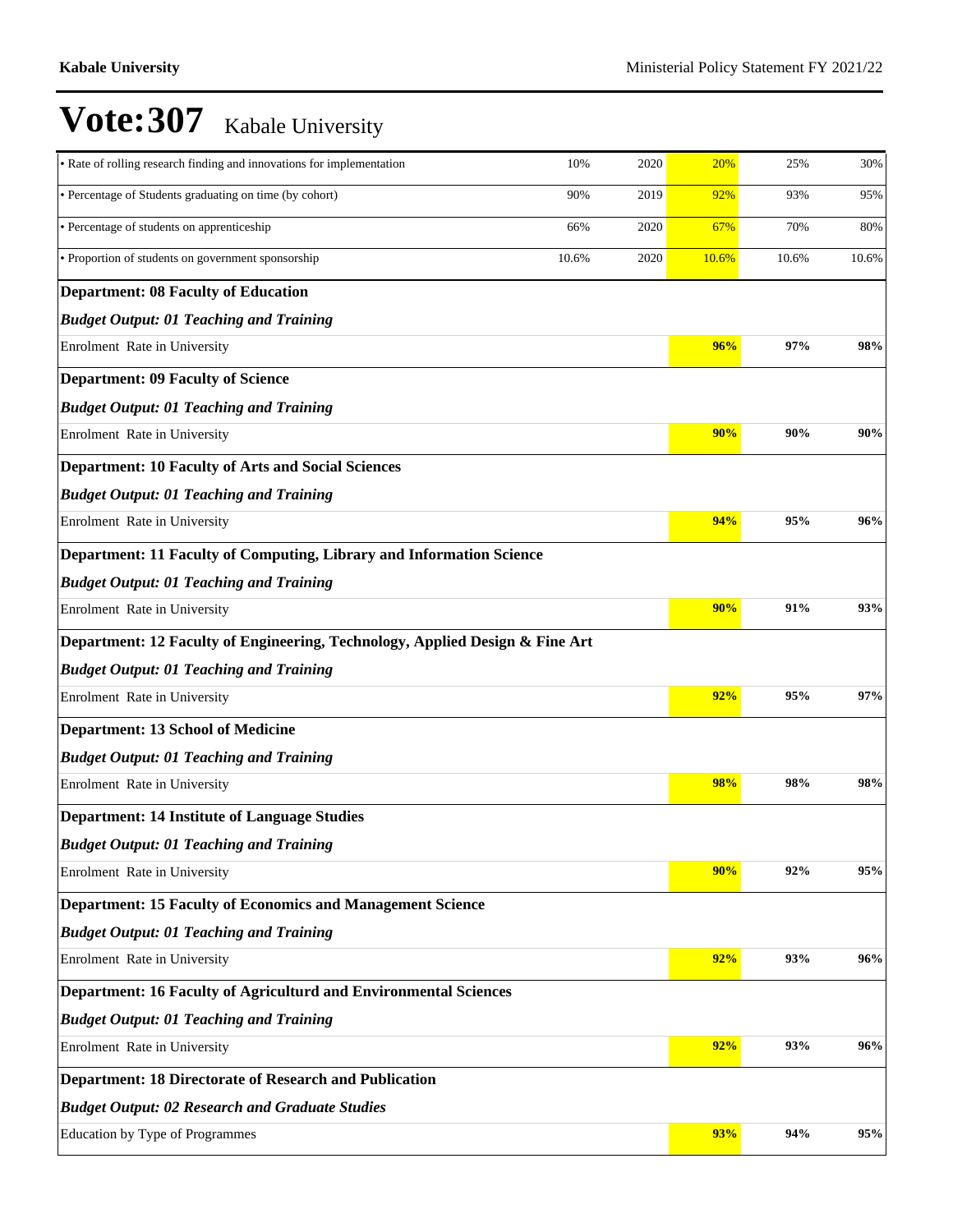**IX. Major Capital Investments And Changes In Resource Allocation**

**Table 9.1: Major Capital Investment (Capital Purchases outputs over 0.5Billion)**

N/A

## **X. Vote Challenges and Plans To Improve Performance**

#### **Vote Challenges**

(a) Inadequate Infrastructure facilities. The University does not have enough space for teaching, learning and office and is forced to rent facilities and use of tents.

(b) Inadequate non-wage. The University has been facing a serious challenge of inadequate funding of the non-wage. Government of Uganda Non-Wage funding has stagnated at 2.7bn for the last four years and yet government sponsored students have been increasing. This has been responsible for inadequate execution of the University mandate in areas of: Research and innovations, council and its committees oversight, outreach and community engagement activities, staff development, Industrial training, internship and teaching practice supervision, staff gratuity, maintenance of University equipment and structures, development and review of academic programs, subscription to academic and research organizations and international and domestic exposure of staff. This has affected the overall service delivery in teaching, learning and management of programs.

(c) The budget lines intended to finance workshops and seminars in addition to student related items were not released and partially released respectively. In a university setting, seminars and workshops are part of the key activities that promote quality education.

(d) There are inadequate specialized machinery, equipment and software for use in laboratories and workshops for effective teaching and learning as well as research. The University has not received UGX 960m as part of supplementary budget requested from MoFPED.

(e) Covid-19 pandemic has affected students' Industrial training/School practice/Community Based Education and Research (COBERS)/Internship. This will have an effect on student's exposure and social working environment.

(f) The delay in opening the University. The University delayed to open fully because of the need to control the spread of Covid-19 pandemic. Plans for students to conduct school practice, industrial training and internship for the academic year has to fit in the new normal.

(g) Gratuity budget is small and Council has continued to approve a figure that in the budget. This has affected staff from 55-60 years not subscribing to NSSF and those above 60 years who are on contact terms.

#### **Plans to improve Vote Performance**

(a) Enhance student internship, outreach and community engagement activities in core applied Science and Arts courses (b) Improve access to Library Services for all University users and integrate ICT services in Library Management.

(c) Provision of accessible instructional education materials for Faculty of Science laboratories, School of Medicine and Faculty of Engineering, Technology, Applied Design and Fine Art workshops, computer laboratories and ICT infrastructure to 3,642(2,051 males & 1,586 and 5 PWDs) students.

(d) Construction of accessible Infrastructure to support teaching and learning services to 3,642(2,051 males & 1,586 and 5 PWDs) at the 3 campuses of Kikungiri main campus, Nyabikoni and KABSOM.

(e) Improve Research funding to allow University conduct research and innovations for urban and rural communities in a bid to improve socio-economic well being of the population in the region.

(f) Rehabilitate main access roads within the University for students and staff to access offices and lecture rooms.

(g) Establish and construct an accessible room to accommodate babies of staff and students below 2 years at the main campus, Nyabikoni and School of Medicine.

(h) Establish a scholarship scheme for 3 PWDs (2 male & 1 female) and 3 sports students (2 male and 1female) to access University Education programs of their choice.

(i) Vulnerable and marginalized Batwa community reached during outreach sessions by tourism students in Rubanda district at 1.2m

(j) A total 3 visually impaired students (1 female and 2 male) supported with 10 cartoons of Braille papers, 3 tablets, 3stylus and 3 typing machines.

(k) Implementation and continuous review of Covid-19 SoPS to mitigate the spread of the pandemic in the university community.

## **XI Off Budget Support**

**Table 11.1 Off-Budget Support by Department and Project**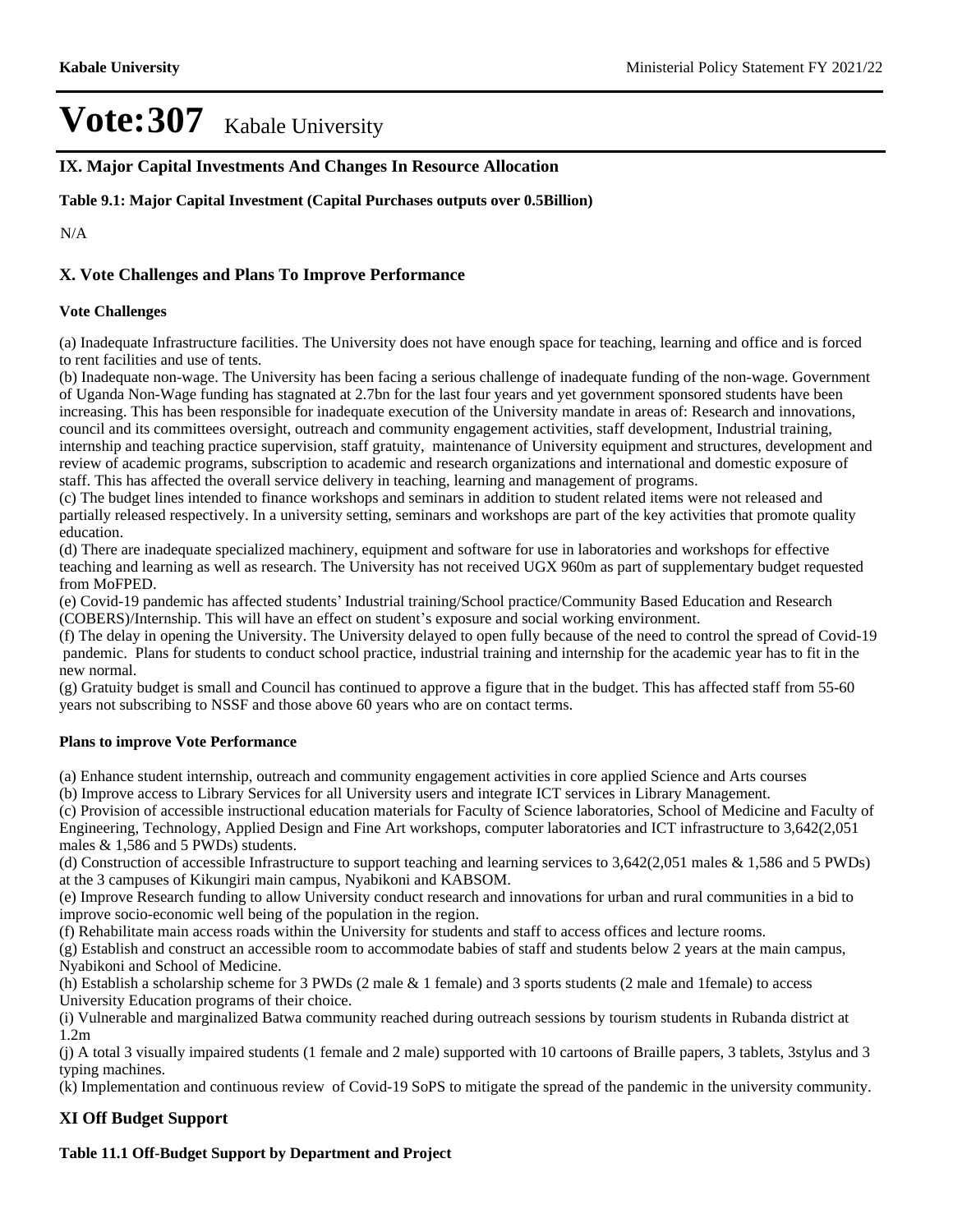| <b>Billion Uganda Shillings</b>                                | 2020/21 Approved<br><b>Budget</b> | 2021/22 Draft<br><b>Estimates</b> |
|----------------------------------------------------------------|-----------------------------------|-----------------------------------|
| Sub-SubProgramme 0713 Support Services Programme               | 0.00                              | 0.53                              |
| <b>Recurrent Budget Estimates</b>                              |                                   |                                   |
| 02 Central Administration                                      | 0.00                              | 0.53                              |
| $513$ -France                                                  | 0.00                              | 0.09                              |
| $544$ -Switzerland                                             | 0.00                              | 0.44                              |
| Sub-SubProgramme 0714 Delivery of Tertiary Education Programme | 0.00                              | 0.08                              |
| <b>Recurrent Budget Estimates</b>                              |                                   |                                   |
| <b>13 School of Medicine</b>                                   | 0.00                              | 0.08                              |
| <b>650-OTHER FOREIGN SOURCES OF FUNDS</b>                      | 0.00                              | 0.08                              |
| <b>Total for Vote</b>                                          | 0.00                              | 0.60                              |

# **XII. Vote Cross Cutting Policy And Other Budgetary Issues**

#### **Table 12.1: Cross- Cutting Policy Issues**

| <b>Issue Type:</b>                  | <b>HIV/AIDS</b>                                                                                                                                                                                                                       |
|-------------------------------------|---------------------------------------------------------------------------------------------------------------------------------------------------------------------------------------------------------------------------------------|
| Objective:                          | To support and enforce the implementation of sexual harassment policy.                                                                                                                                                                |
| <b>Issue of Concern:</b>            | Limited enforcement of sexual harassment policy                                                                                                                                                                                       |
| <b>Planned Interventions:</b>       | i) Conduct public talk shows on HIV/AIDS targeting both staff and students.<br>ii) Conduct peer counseling of students on behavior change.<br>iii) Commemoration of world AIDS day at the University.                                 |
| <b>Budget Allocation (Billion):</b> | 0.015                                                                                                                                                                                                                                 |
| <b>Performance Indicators:</b>      | 1. Three(3) public talk shows on HIV/AIDS conducted.<br>2. 1,500 students counseled on behavior change.<br>3. World AIDS day celebrated on 2nd December 2021                                                                          |
| <b>Issue Type:</b>                  | <b>Gender</b>                                                                                                                                                                                                                         |
| Objective:                          | To support gender and equity mainstreaming in planning., budgeting and reporting                                                                                                                                                      |
| <b>Issue of Concern:</b>            | Limited Gender and equity mainstreaming in planning, budgeting and reporting                                                                                                                                                          |
| <b>Planned Interventions:</b>       | i) Implementing equal access to education by supporting Rev. Canon James Karibwije work $\&$<br>study program<br>ii) Implementing equal access to education by supporting needy $\&$ vulnerable students of the<br>greater Kigezi     |
| <b>Budget Allocation (Billion):</b> | 0.051                                                                                                                                                                                                                                 |
| <b>Performance Indicators:</b>      | 1. Forty four $(22 \text{ male } \& 22 \text{ female})$ vulnerable and needy students from the greater Kigezi<br>supported.<br>2. Twenty(10 male & 10 female) students supported under Rev. Canon Karibwije work and study<br>program |
| <b>Issue Type:</b>                  | <b>Enviroment</b>                                                                                                                                                                                                                     |
| Objective:                          | To promote the implementation of environmental mitigation measures across all Cost Centres.                                                                                                                                           |
| <b>Issue of Concern:</b>            | Inadequate implementation of environmental mitigation measures                                                                                                                                                                        |